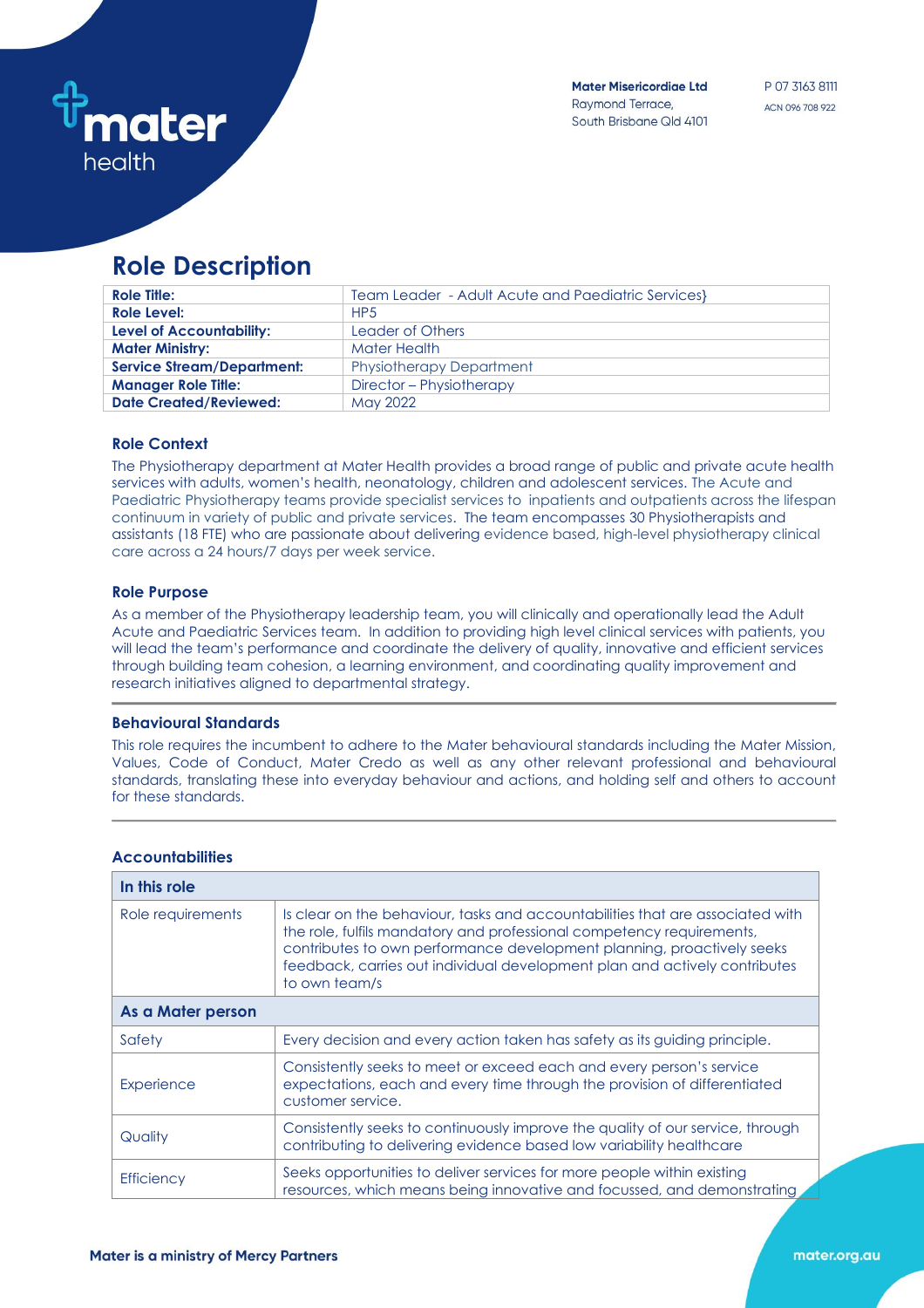|                  | strong stewardship of our finite resources.                                                                                                                                                                  |
|------------------|--------------------------------------------------------------------------------------------------------------------------------------------------------------------------------------------------------------|
| Future viability | Consistently seeks to improve, innovate and evolve, through looking for new<br>trends and opportunities which will ensure Mater can meet the challenges of<br>the future by making sensible decisions today. |

# **Role Specific Expectations**

| <b>Function</b>                                           | <b>Key Accountabilities</b>                                                                                                                                                                                                                                                                                                                                                                                                                                                                                                                                   |
|-----------------------------------------------------------|---------------------------------------------------------------------------------------------------------------------------------------------------------------------------------------------------------------------------------------------------------------------------------------------------------------------------------------------------------------------------------------------------------------------------------------------------------------------------------------------------------------------------------------------------------------|
| <b>Clinical Practice and</b><br>Scope                     | Clinically lead and coordinate services across the breadth of<br>$\bullet$<br>Physiotherapy intervention delivered by the Adult Acute and Paediatric<br>Services team }<br>Deliver generalist clinical and consultancy services of a complex nature<br>$\bullet$<br>with significant scope across the Adult Acute team                                                                                                                                                                                                                                        |
| Leading and<br><b>Managing Work</b><br>Productivity       | Drive workforce productivitiy and planning through the operational and<br>$\bullet$<br>professional management of Adult Acute and Paediatric team } services,<br>staff and resources<br>Provide direction and clinical supervision to health practitioners, allied<br>$\bullet$<br>health assistants, students, support staff and volunteers in the delivery of<br>Acute and Paediatric clinical services                                                                                                                                                     |
| Developing and<br><b>Delivering Our Service</b>           | Operationally manage financial and staffing resources and day-to-day<br>$\bullet$<br>service delivery of the Adult Acute and Paediatric Services team }<br>Provide strategic direction to Adult Acute and Paediatric Services team<br>$\bullet$<br>and shape service profile through developing and extending scope of<br>practice, models of care and clinical practices in line with departmental<br>plan<br>Take a leadership role in departmental planning and translating<br>$\bullet$<br>organisational and divisional strategy to operational outcomes |
| <b>Integrating Quality</b><br>Improvement and<br>Research | Lead change through initiating and implementing quality and service<br>$\bullet$<br>improvement initiatives<br>Develop a research agenda for the Adult Acute and Paediatric Services<br>$\bullet$<br>team to improve practice standards, models of service delivery and<br>patient outcomes and support team to engage in research                                                                                                                                                                                                                            |
| Communicating and<br><b>Engaging with Others</b>          | Provide authorative counsel to management, colleagues and external<br>$\bullet$<br>stakeholders regarding delivery of Adult Acute and Paediatric clinical<br>services<br>Foster engagement and alignment of team activity with departmental<br>$\bullet$<br>priorities and influence culture towards a common vision<br>Actively promote and advocate for team and profession in<br>$\bullet$<br>multidisciplinary forums                                                                                                                                     |
| <b>Developing Ourselves</b><br>and Others                 | $\bullet$<br>Drive and champion a learning and development agenda across the<br>Adult Acute and Paediatric Services team<br>Monitor and ensure the appropriate application of professional<br>$\bullet$<br>standards, including assessment of clinical competencies, and<br>coordination and provision of professional development opportunities                                                                                                                                                                                                              |